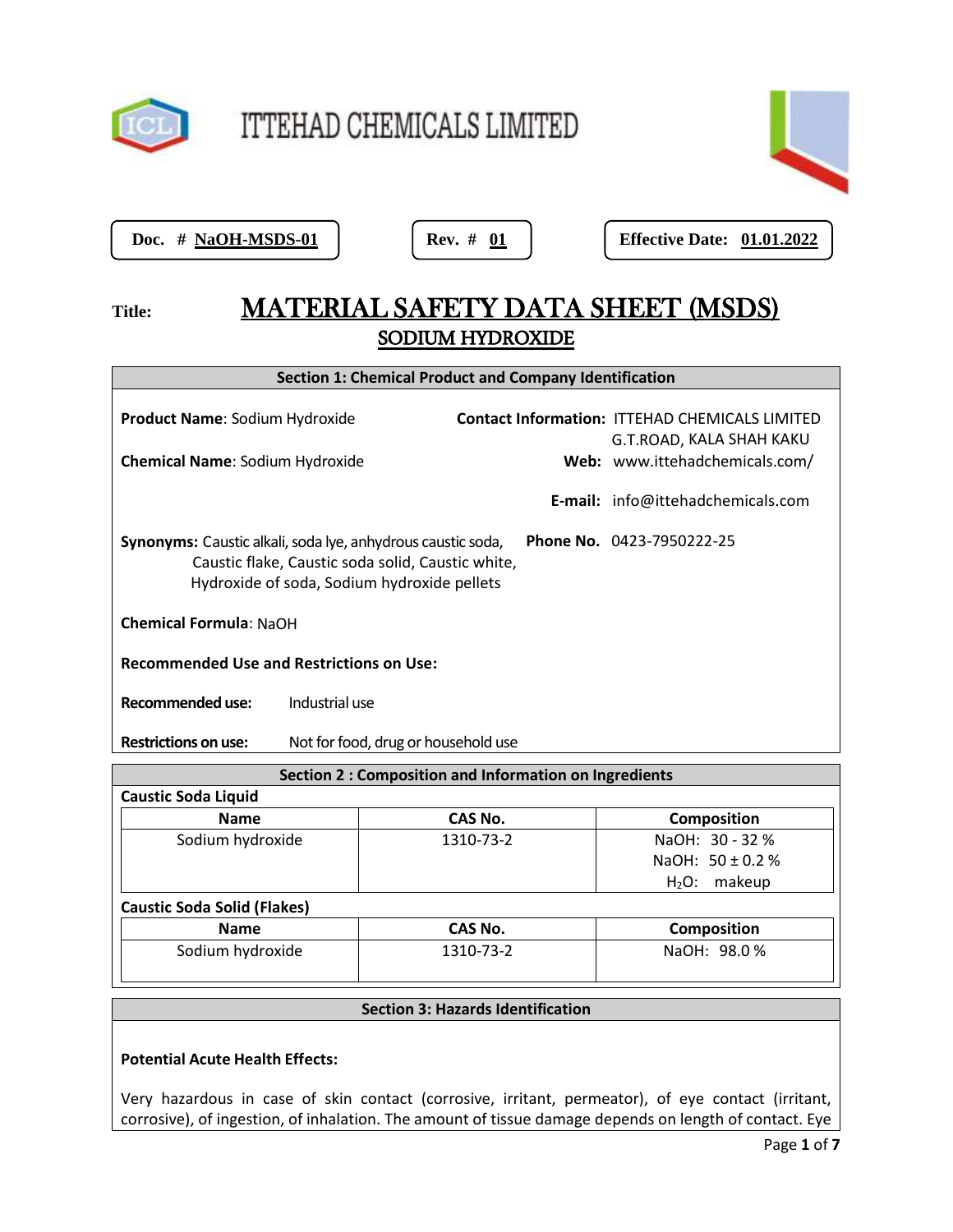contact can result in corneal damage or blindness. Skin contact can produce inflammation and blistering. Inhalation of dust will produce irritation to gastro-intestinal or respiratory tract, characterized by burning, sneezing and coughing. Severe over-exposure can produce lung damage, choking, unconsciousness or death. Inflammation of the eye is characterized by redness, watering, and itching. Skin inflammation is characterized by itching, scaling, reddening, or, occasionally, blistering.

# **Potential Chronic Health Effects:**

**CARCINOGENIC EFFECTS**: Not available

**MUTAGENIC EFFECTS**: Mutagenic for mammalian somatic cells.

**TERATOGENIC EFFECTS**: Not available

# **DEVELOPMENTAL TOXICITY**: Not available

The substance may be toxic to mucous membranes, upper respiratory tract, skin, eyes. Repeated or prolonged exposure to the substance can produce target organs damage. Repeated exposure of the eyes to a low level of dust can produce eye irritation. Repeated skin exposure can produce local skin destruction, or dermatitis. Repeated inhalation of dust can produce varying degree of respiratory irritation or lung damage.

# **Section 4 : First Aid Measures**

# **Eye Contact:**

Check for and remove any contact lenses. In case of contact, immediately flush eyes with plenty of water for at least 15 minutes. Cold water may be used. Get medical attention immediately.

# **Skin Contact:**

In case of contact, immediately flush skin with plenty of water for at least 15 minutes while remove contaminated clothing and shoes. Cover the irritated skin with an emollient. Cold water may be used wash clothing before reuse. Thoroughly clean shoes before reuse. Get medical attention immediately

# **Serious Skin Contact:**

Wash with a disinfectant soap and cover the contaminated skin with an anti-bacterial cream. Seek immediate medical attention.

# **Inhalation:**

If inhaled, remove to fresh air. If not breathing, give artificial respiration. If breathing is difficult, give oxygen. Get medical attention immediately.

# **Serious Inhalation:**

Evacuate the victim to a safe area as soon as possible. Loosen tight clothing such as a collar, tie, belt or waistband. If breathing is difficult, administer oxygen. If the victim is not breathing, perform mouth-tomouth resuscitation. WARNING: It may be hazardous to the person providing aid to give mouth-tomouth resuscitation when the inhaled material is toxic, infectious or corrosive. Seek immediate medical attention.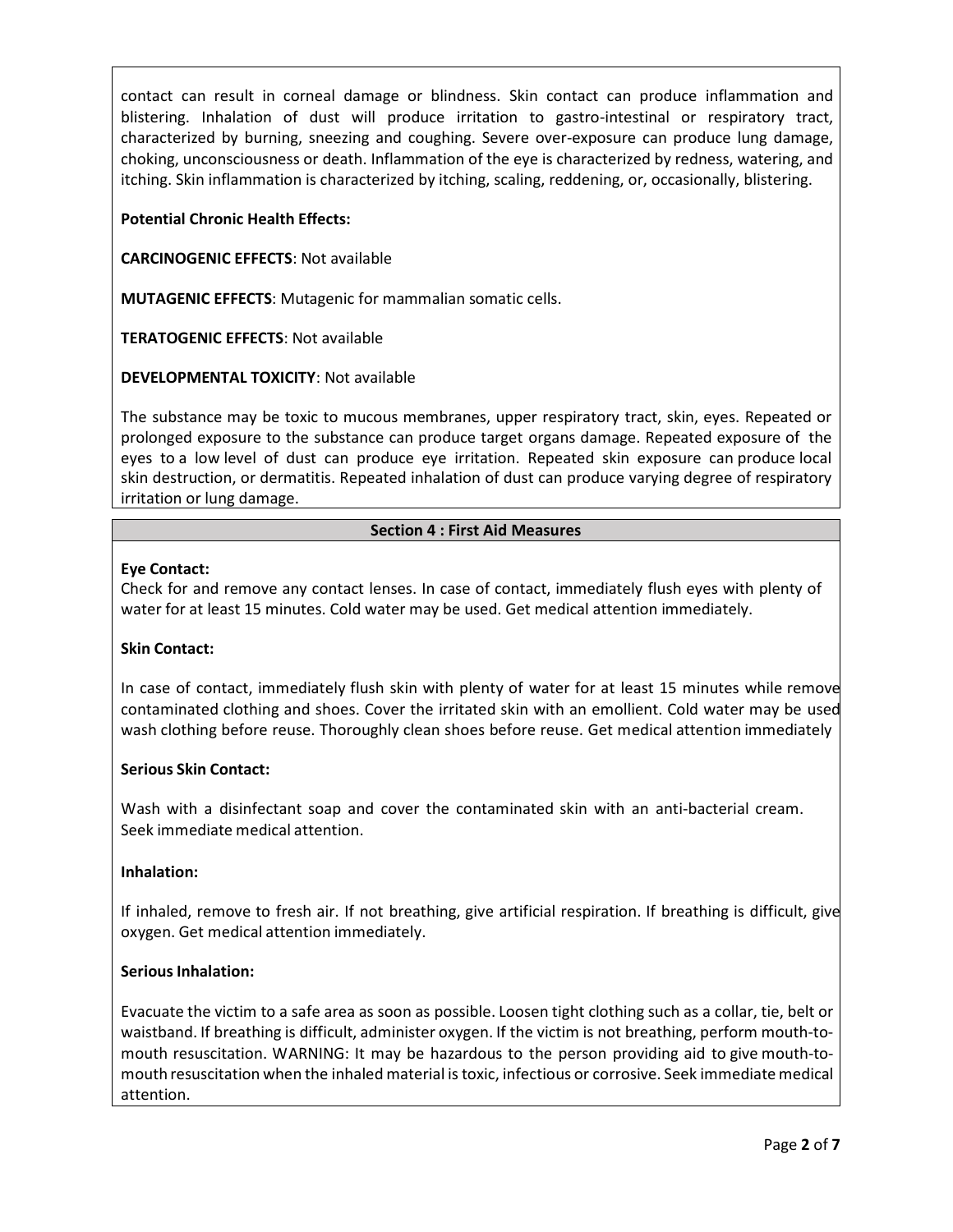# **Ingestion:**

If swallowed, do not induce vomiting unless directed to do so by medical personnel. Never give anything by mouth to an unconscious person. Loosen tight clothing such as a collar, tie, belt or waistband. Get medical attention immediately.

**Serious Ingestion:** Not available

# **Section 5: Fire and Explosion Data**

| <b>Flammability of the Product:</b> | Non-flammable  |
|-------------------------------------|----------------|
| <b>Auto-Ignition Temperature:</b>   | Not applicable |
| <b>Flash Points:</b>                | Not applicable |
| <b>Products of Combustion:</b>      | Not available  |

**Fire Hazardsin Presence of Various Substances:** of metals

# **Explosion Hazards in Presence of Various Substances:**

Risks of explosion of the product in presence of mechanical impact: Not available. Risks of explosion of the product in presence of static discharge: Not available. Slightly explosive in presence of heat.

# **Fire Fighting Media and Instructions:** Not applicable.

#### **Special Remarks on Fire Hazards:**

Sodium hydroxide + zinc metal dust causes ignition of the latter.

Under proper conditions of temperature, pressure and state of division, it can ignite or react violently with acetaldehyde, ally alcohol, allyl chloride, benzene-1,4-diol, chlorine trifluoride, 1,2 dichlorethylene, nitro-ethane, nitromethane, nitroparaffins, nitro-propane, cinnamaldehyde, 2,2 dichloro-3,3-dimethylbutane. Sodium hydroxide in contact with water may generate enough heat to ignite adjacent combustible materials. Phosphorous boiled with NaOH yields mixed phosphines which may ignite spontaneously in air. Reaction with certain metals releases flammable and explosive hydrogen gas.

# **Special Remarks on Explosion Hazards:**

Sodium hydroxide reacts to form explosive products with ammonia + silver nitrate.

Benzene extract of allyl benzenesulfonate prepared from allyl alcohol and benzene sulfonyl chloride in presence of aqueous sodium hydroxide, under vacuum distillation, residue darkened and exploded. Sodium Hydroxide + impure tetrahydrofuran, which can contain peroxides, can cause serious explosions.

Dry mixtures of sodium hydroxide and sodium tetra-hydro borate liberate hydrogen explosively at 230-270 deg. C.

Sodium Hydroxide reacts with sodium salt of trichlorophenol + methyl alcohol + trichlorobenzene + heat to cause an explosion.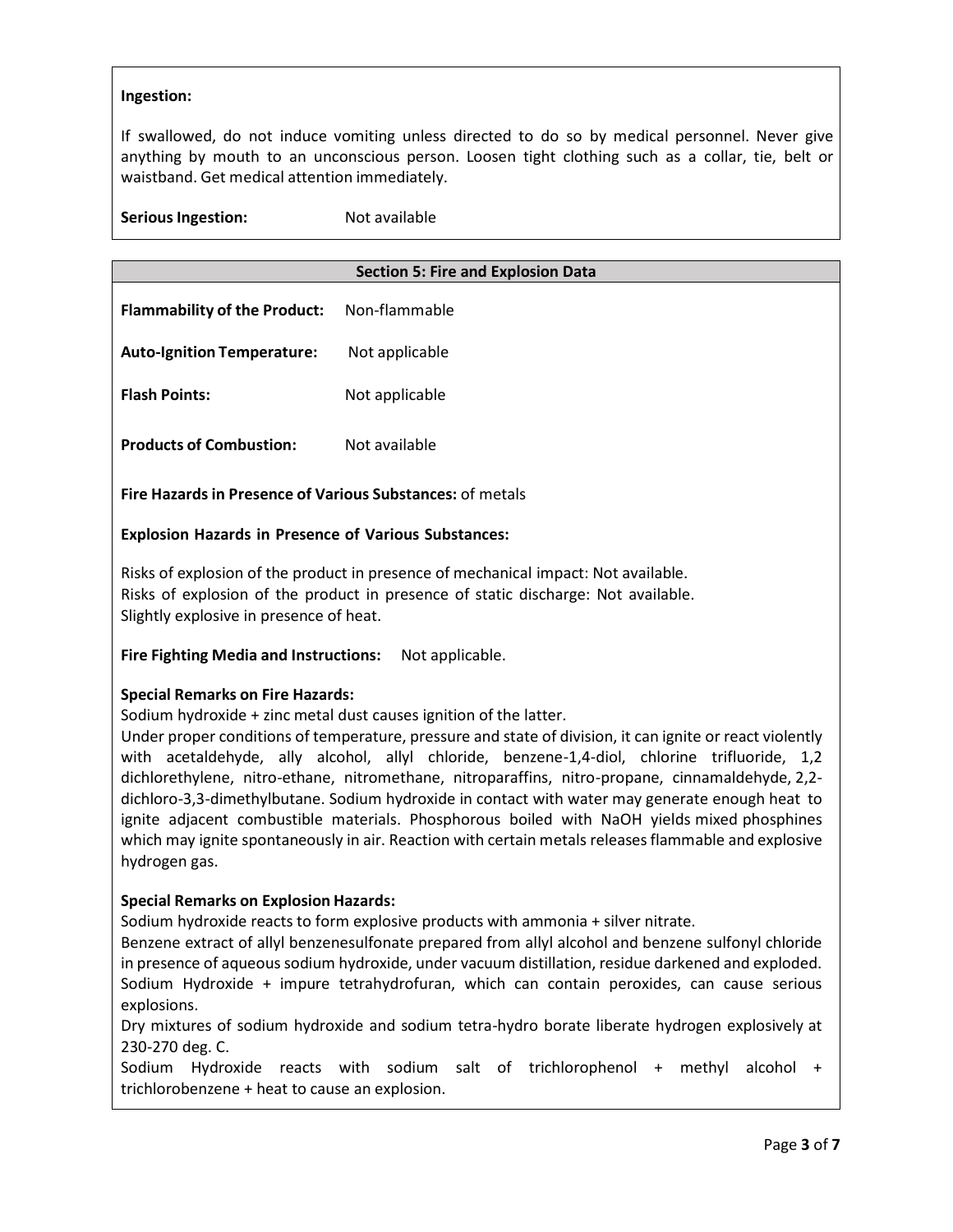#### **Section 6: Accidental Release Measures**

# **Small Spill:**

Use appropriate tools to put the spilled solid in a convenient waste disposal container. If necessary: Neutralize the residue with a dilute solution of acetic acid.

# **Large Spill:**

Corrosive solid.

Stop leak if without risk. Do not get water inside container. Do not touch spilled material. Use water spray to reduce vapors. Prevent entry into sewers, basements or confined areas; dike if needed. Call for assistance on disposal. Neutralize the residue with a dilute solution of acetic acid. Be careful that the product is not present at a concentration level above TLV. Check TLV on the MSDS and with local authorities

#### **Section 7: Handling and Storage**

#### **Precautions:**

Keep container dry. Do not breathe dust. Never add water to this product. In case of insufficient ventilation, wear suitable respiratory equipment. If you feel unwell, seek medical attention and show the label when possible. Avoid contact with skin and eyes. Keep away from incompatibles such as oxidizing agents, reducing agents, metals acids, sodium oxide, and moisture.

### **Storage:**

Keep container tightly closed. Keep container in a cool, well-ventilated area. Hydroscopic. Deliquescent.

#### **Section 8: Exposure Controls/Personal Protection**

#### **Engineering Controls:**

Use process enclosures, local exhaust ventilation, or other engineering controls to keep airborne levels below recommended exposure limits. If user operations generate dust, fume or mist, use ventilation to keep exposure to airborne contaminants below the exposure limit.

#### **Personal Protection:**

Splash goggles. Synthetic apron. Vapor and dust respirator. Be sure to use an approved/certified respirator or equivalent. Gloves.

# **Personal Protection in Case of a Large Spill:**

Splash goggles. Full suit. Vapor respirator. Boots. Gloves. A self-contained breathing apparatus should be used to avoid inhalation of the product. Suggested protective clothing might not be sufficient; consult a specialist before handling this product.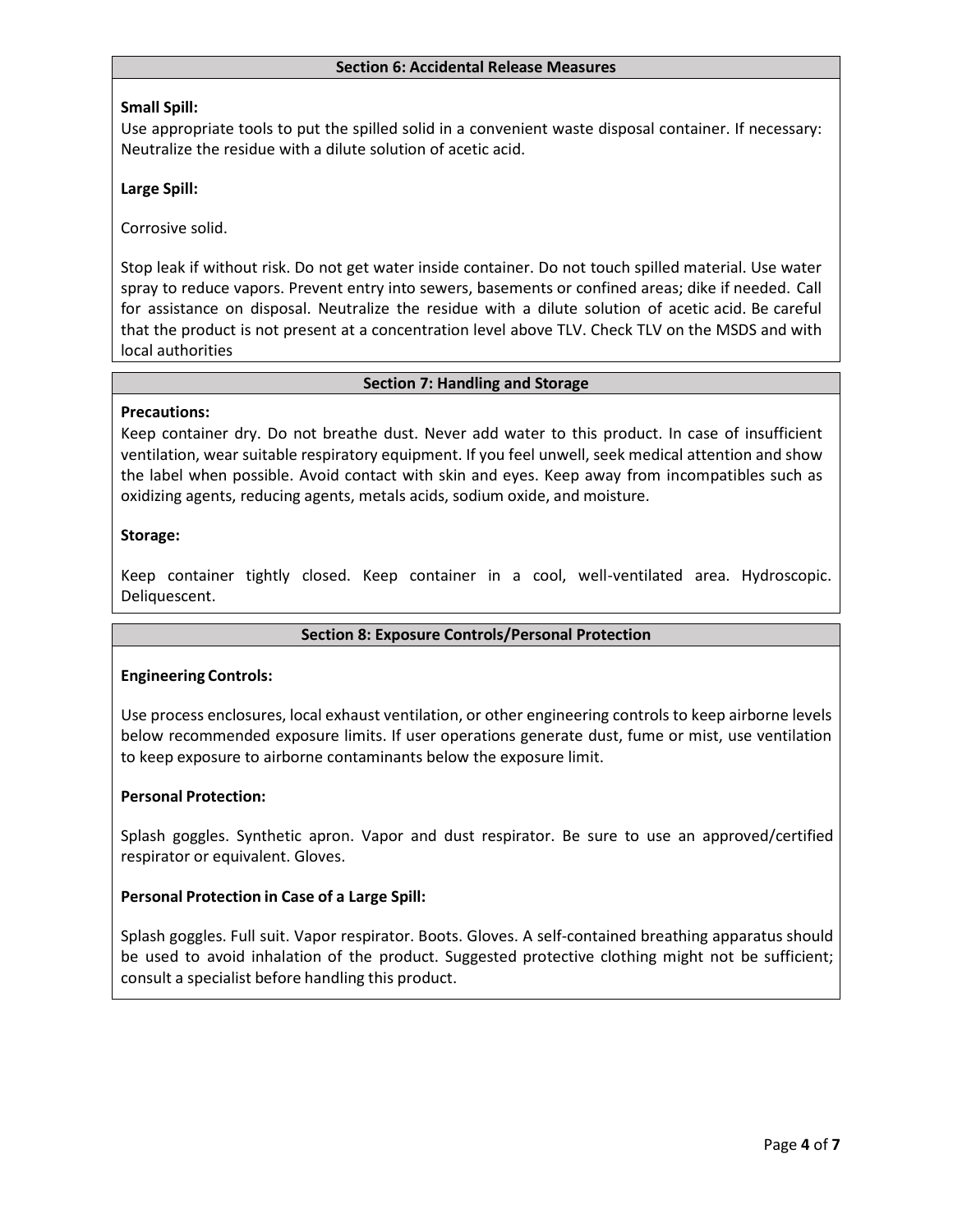|                                                                                                                                                                                                    | <b>Section 9: Physical and Chemical Properties</b>                 |  |  |
|----------------------------------------------------------------------------------------------------------------------------------------------------------------------------------------------------|--------------------------------------------------------------------|--|--|
| Appearance:                                                                                                                                                                                        | Liquid.                                                            |  |  |
| Color:                                                                                                                                                                                             | Colorless                                                          |  |  |
|                                                                                                                                                                                                    |                                                                    |  |  |
| Odor:                                                                                                                                                                                              | Odorless                                                           |  |  |
| Taste:                                                                                                                                                                                             | Not available                                                      |  |  |
| pH:                                                                                                                                                                                                | >13.5 (Basic)                                                      |  |  |
| <b>Boiling Point:</b>                                                                                                                                                                              | 120.0°C                                                            |  |  |
| <b>Melting Point:</b>                                                                                                                                                                              | Crystallizes at 2°C at 101.3 KPa                                   |  |  |
| <b>Critical Temperature:</b>                                                                                                                                                                       | Not available                                                      |  |  |
| <b>Specific Gravity:</b>                                                                                                                                                                           | $30\%$ = 1.328 g/ml, 50% = 1.525 g/ml, solid = 2.13 g/ml (at 20°C) |  |  |
| <b>Vapor Pressure:</b>                                                                                                                                                                             | Not available                                                      |  |  |
| <b>Vapor Density:</b>                                                                                                                                                                              | Not available                                                      |  |  |
| <b>Volatility:</b>                                                                                                                                                                                 | Not available                                                      |  |  |
| <b>Odor Threshold:</b>                                                                                                                                                                             | Not available                                                      |  |  |
| Water/Oil Dist. Coeff.: Not available                                                                                                                                                              |                                                                    |  |  |
| Ionicity (in Water):                                                                                                                                                                               | Not available                                                      |  |  |
|                                                                                                                                                                                                    | Dispersion Properties: See solubility in water.                    |  |  |
| Solubility:                                                                                                                                                                                        | Easily soluble in cold water.                                      |  |  |
|                                                                                                                                                                                                    | <b>Section 10: Stability and Reactivity Data</b>                   |  |  |
| <b>Stability:</b>                                                                                                                                                                                  | The product is stable.                                             |  |  |
| Instability Temperature: Not available.                                                                                                                                                            |                                                                    |  |  |
| Conditions of Instability: Incompatible materials, moisture, moist air.                                                                                                                            |                                                                    |  |  |
| Incompatibility with various substances:                                                                                                                                                           |                                                                    |  |  |
| Highly reactive with metals. Reactive with reducing agents, acids, alkalis, moisture.                                                                                                              |                                                                    |  |  |
| <b>Corrosivity:</b>                                                                                                                                                                                | Not available                                                      |  |  |
| <b>Special Remarks on Reactivity:</b>                                                                                                                                                              |                                                                    |  |  |
| Hygroscopic. Much heat is evolved when diluted in water. Therefore cold water and auction must<br>be used for this process. Sodium hydroxide solution and octanol + diborane during a work-up of a |                                                                    |  |  |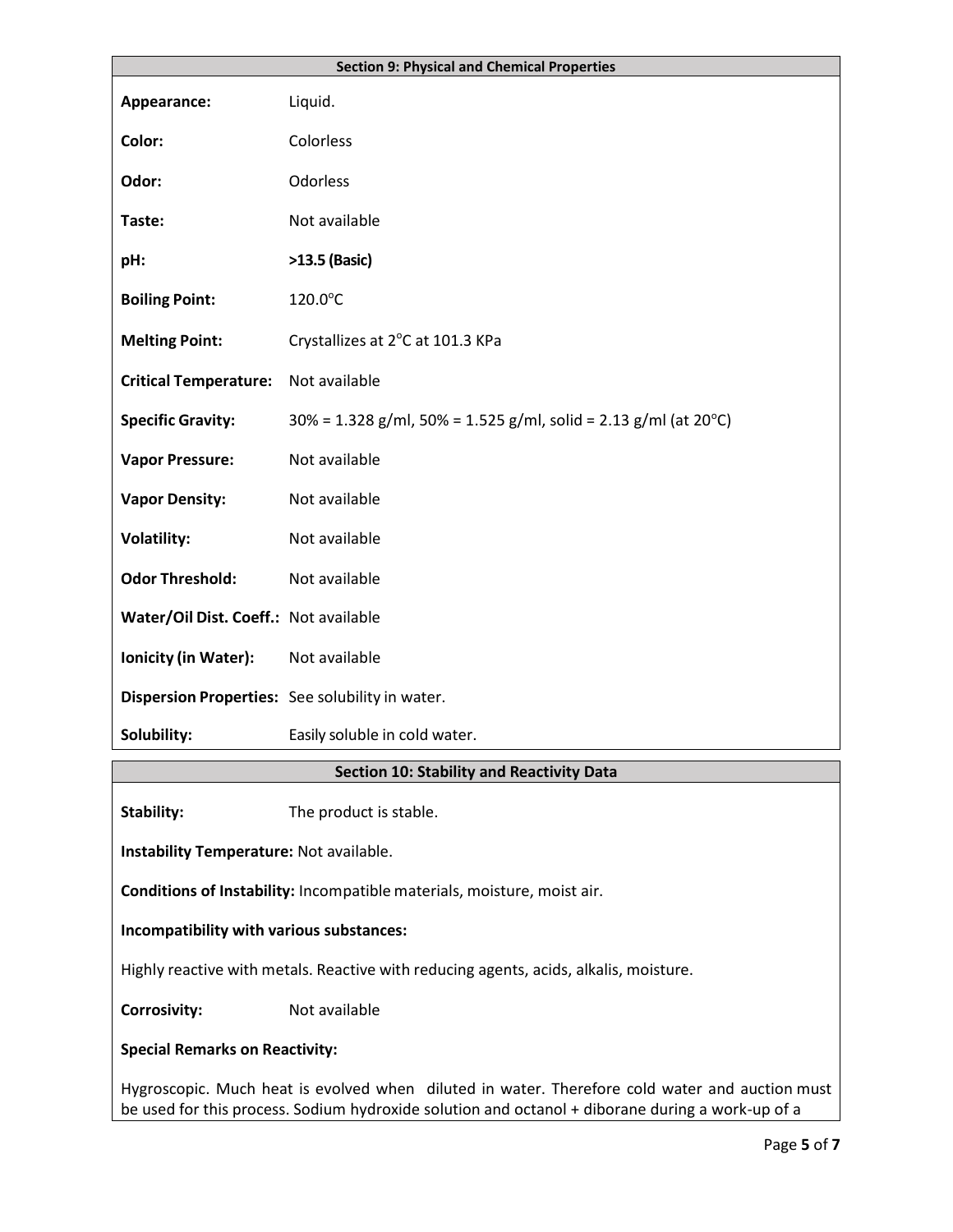reaction mixture of oxime and diborane in tetrahyrofuran is very exothermic, a mild explosion being noted on one occasion. Reactive with water, acids (mineral, non-oxidizing, e.g. hydrochloric, hydrofluoric acid, muriatic acid, phosphoric), acids (mineral, oxidizing e.g. chromic acid, hypochlorous acid, nitric acid, sulfuric acid), acids (organic e.g. acetic acid, benzoic acid, formic acid, methanoic acid, oxalic acid), aldehydes (e.g. acetaldehyde, acrolein, chloral hydrate, formaldehyde), carbamates (e.g. carbanolate, carbofuran), esters (e.g. butyl acetate, ethyl acetate, propylformate), halogenated organics (dibromoethane, hexachlorobenzene, methyl chloride, trichloroethylene), isocyanates (e.g. methyl isocyanate), ketones (acetone, acetophenone, MEK, MIBK), acid chlorides, strong bases, strong oxidizing agents, strong reducing agents, flammable liquids, powdered metals and metals (i.e aluminum, tin, zinc, hafnium, raney nickel), metals (alkali and alkaline e.g. cesium, potassium, sodium), metal compounds (toxic e.g. berylium, lead acetate, nickel carbonyl, tetraethyl lead), nitrides (e.g. potassium nitride, sodium nitride), nitriles (e.g. acetonitrile, methyl cyanide), nitro compounds (organic e.g. nitrobenzene, nitromethane), acetic anhydride, chlorohydrins, chlorosulfonic acid, ethylene cyanohydrins, glyoxal, hydro sulfuric acid, oleum, propiolactone, acylonitrile, phosphorous pentoxide, chloroethanol, chloroform-methanol, tetra- hydro borate, cyanogen azide, 1,2,4,5 tetrachlorobenzene, cinnamaldehyde. Reacts with formaldehyde hydroxide to yield formic acid, and hydrogen.s

# **Special Remarks on Corrosivity:**

Very caustic to aluminum and other metals in presence of moisture.

**Polymerization:** Will not occur.

### **Section 11: Toxicological Information**

# **Routes of Entry:**

Absorbed through skin. Dermal contact. Eye contact. Inhalation.

# **Chronic Effects on Humans:**

MUTAGENIC EFFECTS: Mutagenic for mammalian somatic cells. May cause damage to the following organs: mucous membranes, upper respiratory tract, skin, eyes

# **Other Toxic Effects on Humans:**

Extremely hazardous in case of inhalation (lung corrosive). Very hazardous in case of skin contact (corrosive, irritant, permeator), of eye contact (corrosive), of ingestion.

# **Special Remarks on Toxicity to Animals:**

**Lowest Published Lethal Dose: LDL (Rabbit) – Route**: Oral; Dose; 500 mg/kg Special Remarks on Chronic Effects on Humans: May affect genetic material. Investigation as a mutagen (cytogenetic analysis)

**Special Remarks on other Toxic Effects on Humans:** Not available.

# **Section 12: Ecological Information**

# **Toxicity of the Products of Biodegradation:**

The product itself and its products of degradation are not toxic.